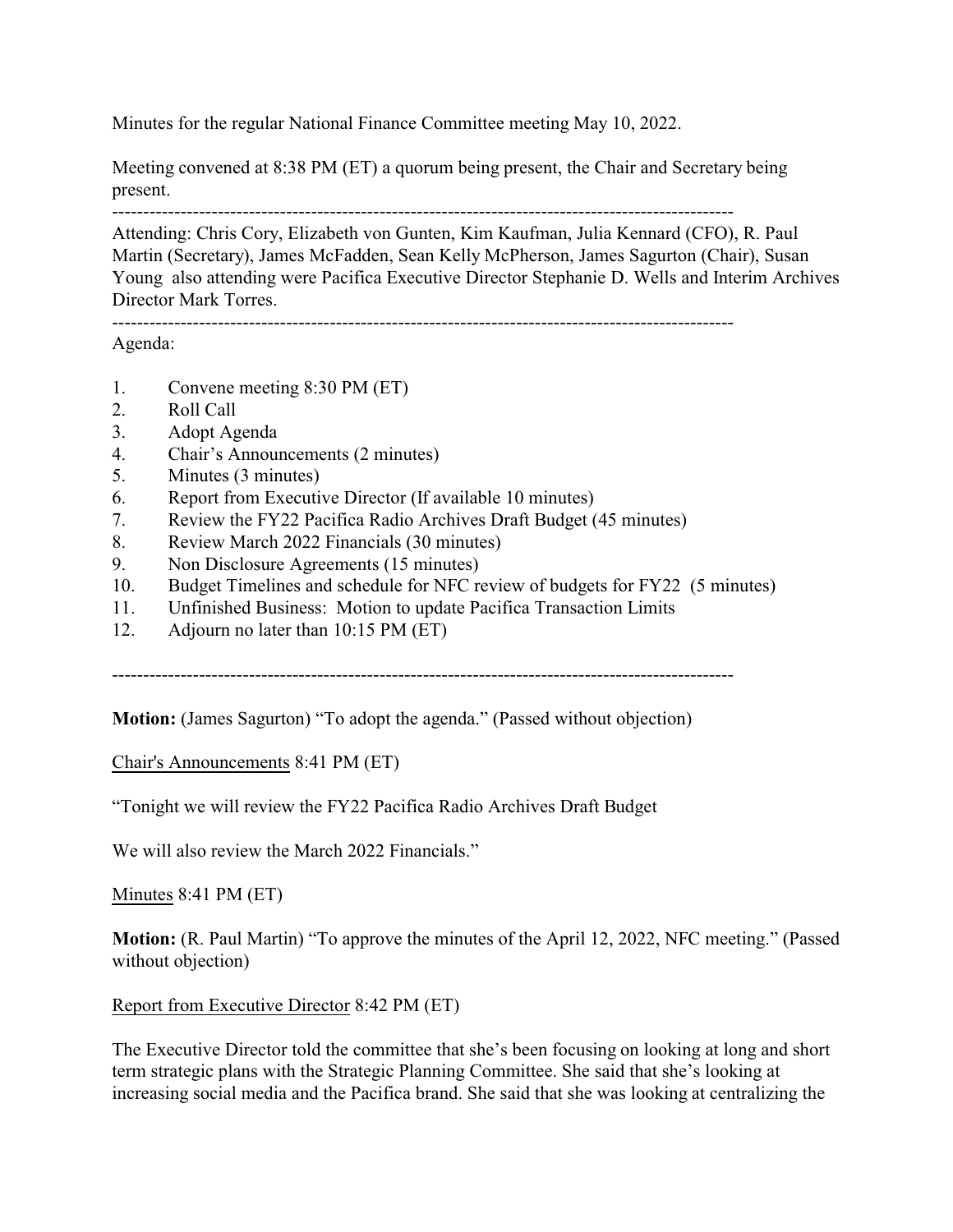management of Web sites and newsletters and monetizing the archives. She noted that there are issues with cash and cash flow. She said that just because she's talking about specific short term strategies that doesn't necessarily mean that they're something that is going to be done, but she said that they need to be looked at. She said that some short term strategies being discussed were declaring bankruptcy and reorganizing through Chapter 11, signal swapping, she said that some of Pacifica's signals, especially KPFK's, were of great value, going into receivership, turning some stations into repeater stations and selling real estate. She said that when she gets a better idea about things she will present to the Strategic Planning Committee and the NFC. She said that the options would be looked at realistically and then decisions will be made. She said that Pacifica has issues with revenue and she doesn't want us to get caught in a position where we're not making payroll, etc.

She told the committee that the day before this meeting the Internal Revenue Service (IRS) had levied upwards of \$93,000 against Pacifica for unpaid taxes. She said that the IRS had hit four Pacifica accounts. The Executive Director said she'd been working with the IRS seeing if this was overkill with the amount of money that they took. She was very concerned that stations would still be able to make payroll, and also about outstanding checks that may bounce, etc. She said that we're a mere snap away from some issues with finances and we need to take a realistic look at things so we can get an influx of cash with assets we have to set up and an endowment account and work off the interest from that account.

The CFO said that it was not for unpaid taxes but a penalty for a return that was evidently not filed. She said that there was a remittance that was sent to the IRS in 2016, but an end-of-year return was never submitted.

A member suggested that after the committee considered the Pacifica Radio Archives (PRA) budget that we talk about timing and urgency on these matters. She said that whoever failed to do the right stuff with the IRS had made our hole deeper and faster.

Motion: (Elizabeth von Gunten) "To extend the time for this item by 15 minutes." (Passed without objection) 8:56 PM (ET)

The CFO said that she'd met with other people at NETA and they have divvied up responsibilities to figure out what's going on with the IRS. She said that the IRS doesn't tell you what you did wrong so it's a guessing game. She said that you have to guess right and maybe they'll tell you. She said that in 2016, there was a remittance to the IRS that was a backup withholding of some sort, she said that she didn't know if it was a 1099, or something to do with a pension plan. She said that they were looking to talk to a person who had worked for Pacifica at that time. She said that she had scoured E-mail accounts and files trying to find information for this part of the problem and she couldn't find anything. She said that the withholding was made but at the end of the year the tax form was not submitted in 2016. She said that they were contacting the company that had been handling the retirement plans at that time. She said that a quick search revealed that there was one check issued out of the National Office for over \$2,000 and that we know that around \$9,000 was remitted, but we can't substantiate what that was for. She said that if they can find transactions with the IRS that year that might be it. She said she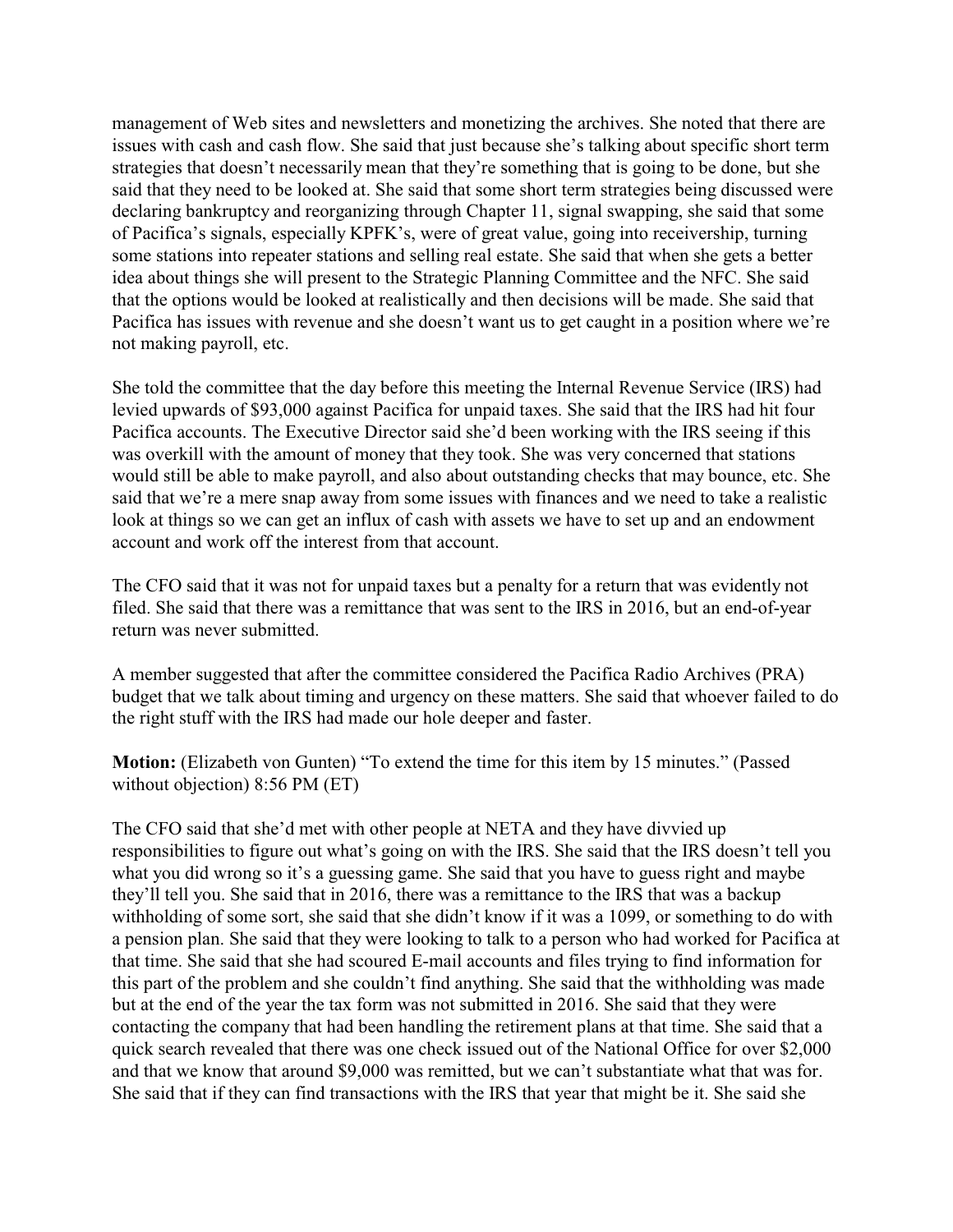hadn't talked to the Executive Director yet but they need to talk to the IRS and it's hard to contact them. She said that they must confirm what was done and see if they can get the money back.

The committee discussed these developments. In answer to a question the CFO said that there had been notices from te IRS. She said she was not sure when they'd started because of the transition between the interim CFO and the current CFO in the late Fall. She said that there had been a discussion about withholding Economic Injury Disaster Loan funds for this. She said that it seems ridiculous that the IRS would levy a fine of more than \$90,000 over a return that was potentially so small. She said that it appeared that in 2018, all of the 1099s were distributed but not all of them were reported to the IRS. She said that she's been going through E-mails and files and can't find proof that the 1096 forms were filed with the IRS then. She said that it's hard to get information from the IRS and this will take time. She said that we have to request copies of payee returns for 2016, and that she would ask the IRS what the process is to get what was filed in a certain time frame so we can assess what happened. She said that the IRS lien had been overfunded. She said that the IRS had \$93,000 they wanted to take and they notified multiple banks where Pacifica has accounts. She said the entire amount of the lien had come out of a Bank of America account that the National Office had but Wells-Fargo also removed funds. She said that PRA and KPFT had funds removed. Wells-Fargo sent between \$43,000 and \$44,000 from accounts held by PRA and KPFT. She said that they were concerned that checks for payroll and other bills would bounce so funds were transferred from the National Office to those two accounts so they wouldn't bounce checks and could fund payroll. She said they have full documentation on this. She said that as they scratch the money back they will be able to get the National Office repaid.

**Motion:** (James McFadden) "To extend the time for this item by 5 minutes." (Passed without objection) 9:16 PM (ET)

The CFO said that she'd give the NFC a written report on this in the next two weeks.

In answer to a question regarding what we can hope for with regard to rasing more revenue soon the Executive Director said that they're reaching out to lapsed donors, etc., but that a lot of information with regard to donors is not up to date. She said that stewardship was not being done. She said that some stations have not sent out premiums and she's finding out what's happening with that. She said that we're reaching out to get low hanging fruit; she's doing things like sending hand written notes to people. She said she's working with the interim Program Director at WBAI for lists that can be shared. She said that it's a matter of making sure General Managers are open to removing some of their shows that don't generate revenue and replacing them with ones that can.

## Review the FY22 Pacifica Radio Archives Draft Budget 9:20 PM (ET)

The Interim Archives Director introduced himself for those who didn't already know him. He gave a history of what PRA has done. He noted that some stations are not paying Central Services fees to PRA and that is a problem. He said that he's looking to set up a streaming Web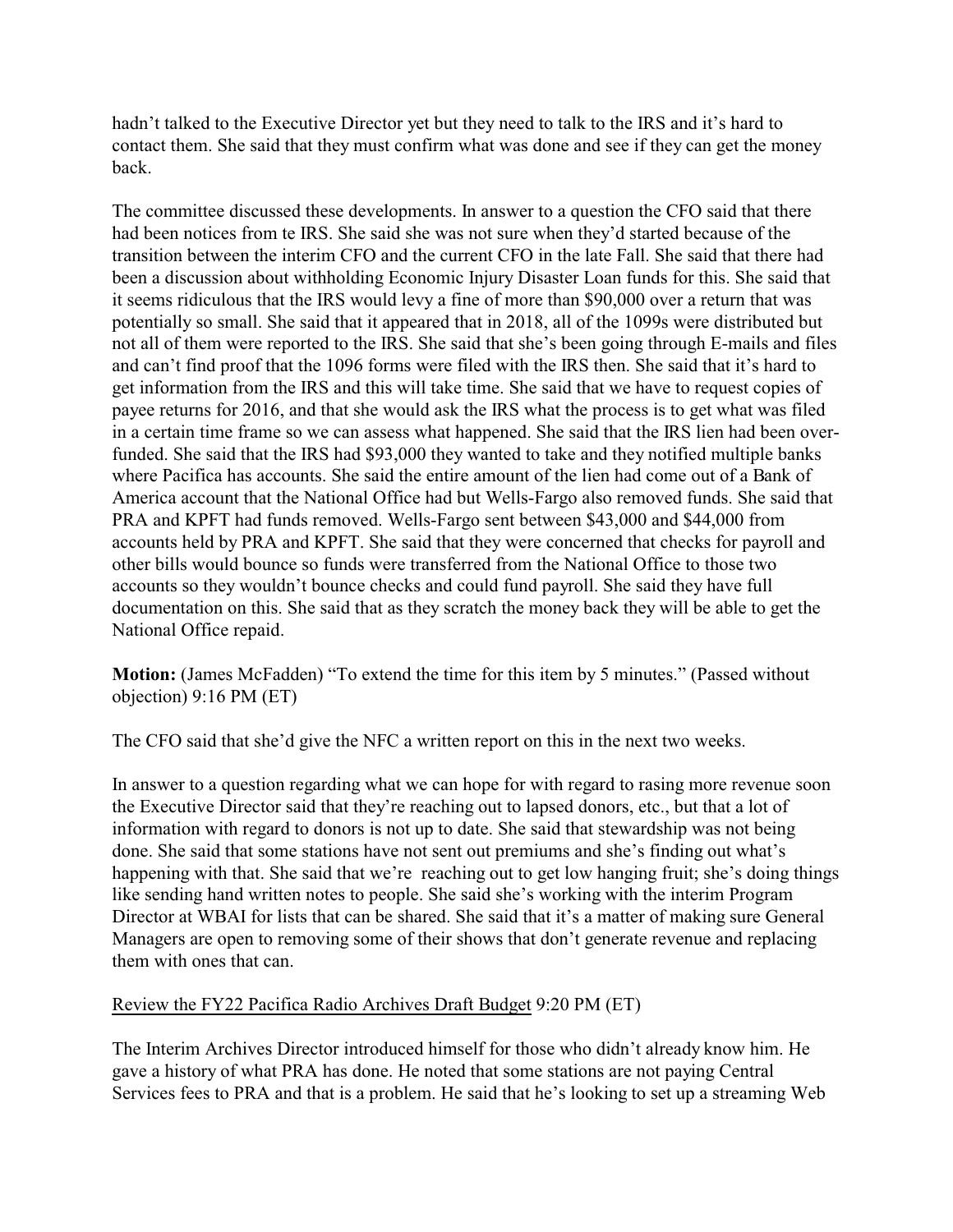site for PRA and that if they can get it going they will not have to rely on Central Services fees to survive. He said that PRA is reaching out to the Los Angeles unified school district to provide audio to supplement their history courses and the school district is ready to pay thousands of dollars per thousand students for those materials, but he needs the Web site set up. He said that a worker who could put the Web site together for about \$3,000 had to drop out of the project because he was working on the Mars Lander for NASA and the bids that the Interim Archives Director has gotten from others to finish the work were in the range of \$50,000 to \$100,000. He said that PRA has a very experienced Staff of four people. He said that PRA is being impeded now by things they can't control and he asked that PRA be put on the top of the priority list.

**Motion:** (Elizabeth von Gunten) "To start with numbers and then go to questions." (Passed without objection)

The Interim Archives Director said that their total expenses are about \$318,000 and their biweekly payroll is about \$9,000. He said that if everyone paid their Central Services fees that PRA would be fine, but that right now they are about \$73,000 short of what they should have. He said that with only two stations paying their Central Services fees to PRA they are in financial stress.

He said that PRA has about 30,000 tapes in three different storage facilities that can't fit in the archives. He said that they are working with a university in Los Angeles to digitize the tapes. He said that once those tapes are digitized they could close the storage accounts and save about \$2,500 a month on storage. He said he wants that Web site. He said that the WBAI General Manager had reached out to him about PRA doing a monthly one hour on-air fund raiser special he said that doing on-air fund raisers stressed out the PRA Staff, but if they had to do one on all five stations they'd have to do it, and he'd have to start working on it right away. There was a discussion of using the 200 episodes of the PRA produced *Voice of Pacifica* programs from 1995-96 and the close to 400 *From the Vault* programs. The Interim Archives Director said that they would have to change the pitches in those programs. He noted that PRA has raised the price for licensing archives audio since they found that they were charging a lot less than other providers of archival audio were for theirs.

**Motion:** (Chris Cory) "To extend the time for the meeting by 15 minutes, to 10:30 PM (ET)." (Passed without objection) 10:13 PM (ET)

The committee continued to discuss the PRA draft FY22 budget proposal and fund raising ideas for PRA. In answer to a question about what tapes were prioritized for digitization the Interim Archives Director said that they selected what they thought were the most important tapes. He said that the pandemic put a crunch on that. He said that they have stacks of orders from people who want archival recordings and PRA is asking them to pay \$50 to get something digitized if it isn't already.

## **Call for the orders of the day:** (James Sagurton) 10:30 PM (ET)

**Motion:** (Chris Cory) "To extend the time for this meeting by 10 minutes."